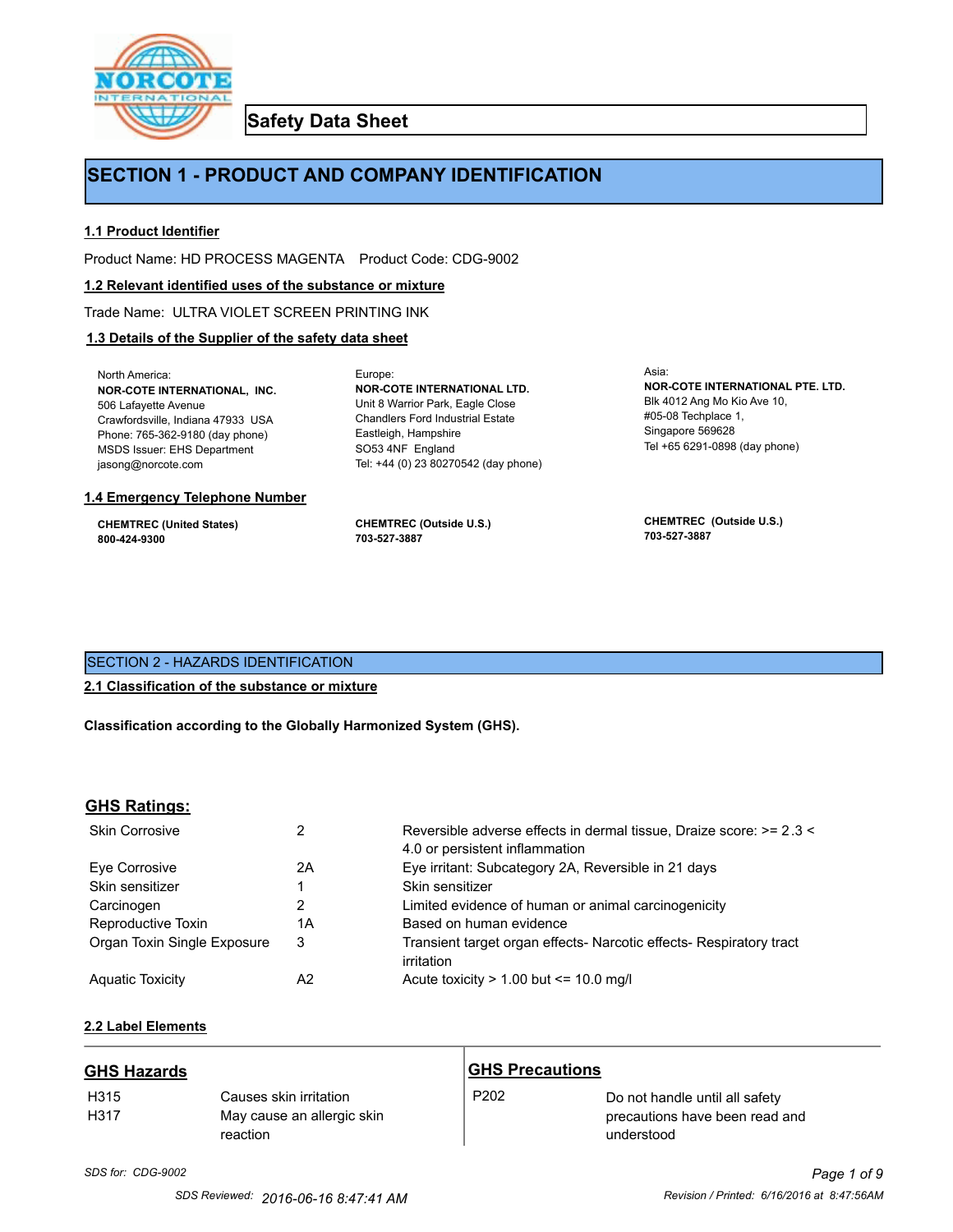| H319             | Causes serious eye irritation               | P <sub>261</sub> | Avoid breathing                                                            |
|------------------|---------------------------------------------|------------------|----------------------------------------------------------------------------|
| H335             | May cause respiratory irritation            |                  | dust/fume/gas/mist/vapours/spray                                           |
| H336             | May cause drowsiness or                     | P273             | Avoid release to the environment                                           |
|                  | dizziness                                   | P <sub>280</sub> | Wear protective gloves/protective                                          |
| H <sub>351</sub> | Suspected of causing cancer                 |                  | clothing/eye protection/face protection                                    |
| H360             | May damage fertility or the<br>unborn child | P362             | Take off contaminated clothing and<br>wash before reuse                    |
| H401             | Toxic to aquatic life                       | P302+P352        | IF ON SKIN: Wash with soap and water                                       |
|                  |                                             | P304+P340        | IF INHALED: Remove victim to fresh air<br>and keep at rest in a position   |
|                  |                                             | P305+P351+P33    | comfortable for breathing                                                  |
|                  |                                             |                  | IF IN EYES: Rinse continuously with                                        |
|                  |                                             | 8                | water for several minutes. Remove<br>contact lenses if present and easy to |
|                  |                                             |                  | do - continue rinsing                                                      |
|                  |                                             | P308+P313        | IF exposed or concerned: Get medical<br>advice/attention                   |
|                  |                                             | P333+P313        | If skin irritation or a rash occurs: Get<br>medical advice/attention       |

#### **Danger**



**EMERGENCY OVERVIEW:** Product is a liquid with mild acrylic odor that may be harmful if inhaled or swallowed. Product may cause serious damage to eyes, allergic skin reactions and irritation to respiratory system. Avoid breathing vapors. Avoid spillage to sewers or waterways.

### **ROUTES OF ENTRY:** Dermal, Inhalation, Ingestion

**ACUTE HEALTH EFFECTS:** Irritant to skin, eyes and respiratory tract. Effects may be delayed for several hours. None Known

**Skin Contact:** Potential irritant and can cause allergic skin reaction. Repeated or prolonged contact may cause sensitization.

**Eye Contact:** Liquid, vapors, or mists may cause eye irritation. Protect eyes from repeated or prolonged contact.

**Ingestion:** May be harmful if swallowed. Gastrointestinal tract irritation may result.

**Inhalation:** May be harmful if inhaled. May cause irritation to upper respiratory tract upon prolonged or repeated inhalation.

# **Effects of Overexposure**

# **MEDICAL CONDITIONS AGGRAVATED BY EXPOSURE:** Repeated and prolonged overexposure may increase the potential for adverse health effects.

**CHRONIC HEALTH EFFECTS:** No additional information

# SECTION 3 - COMPOSITION / INFORMATION ON INGREDIENTS

#### **3.2 Mixtures**

\*Note: The exact concentrations of the below listed chemicals are being withheld as a trade secret

| <b>Chemical Name</b>         | <b>Percent</b><br>Weiaht | CAS#       | EC No.    | Classification (GHS)      |
|------------------------------|--------------------------|------------|-----------|---------------------------|
| 1.6-Hexanediol<br>diacrylate | 10.00 - 20.00 %          | 13048-33-4 | 235-921-9 | H315, H319.<br>H317, H400 |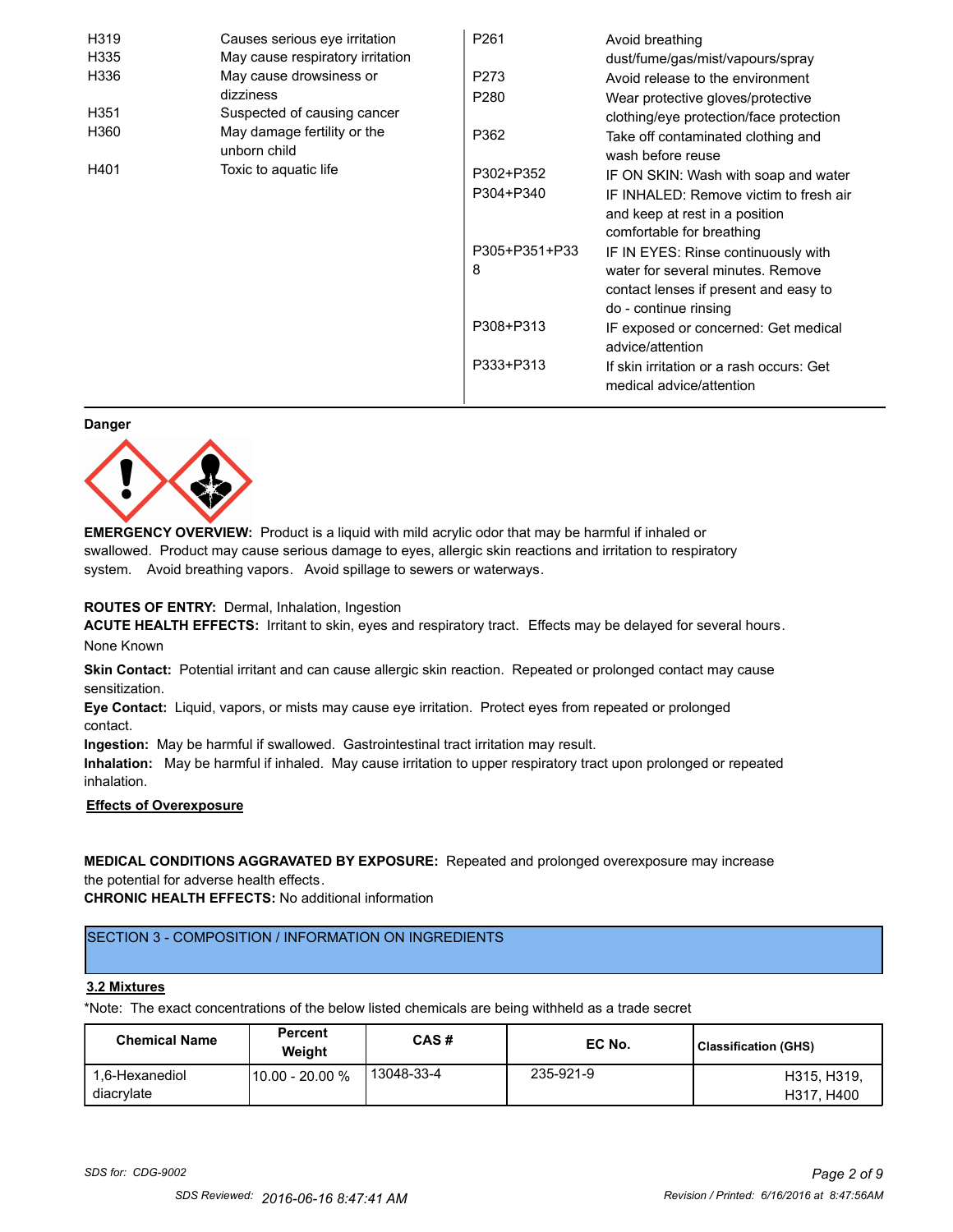| Tripropylene glycol<br>diacrylate               | $5.00 - 10.00 %$ | 42978-66-5 | 256-032-2 | H315, H319,<br>H317, H335 |
|-------------------------------------------------|------------------|------------|-----------|---------------------------|
| Methanone, (1-<br>hydroxycyclohexyl)<br>phenyl- | $11.00 - 5.00 %$ | 947-19-3   |           | H303                      |
| Benzophenone                                    | $10.10 - 1.00 %$ | 119-61-9   |           |                           |

### SECTION 4 - FIRST AID MEASURES

### **4.1 Description of first aid measures**

**INHALATION:** Move subject to fresh air and keep warm. If subject is not breathing, administer artificial respiration. If breathing is difficult, have qualified personnel administer oxygen and get medical attention .

**EYE CONTACT:** Flush the eye and under lids with warm water for 15 minutes. Remove any contact lenses during the flushing. Get immediate medical attention if symptoms persist.

**SKIN CONTACT:** Remove and isolate contaminated clothing and shoes. Remove excess material from skin with clean cloth. Flush skin with running lukewarm water. Wash affected areas using mild soap.

**INGESTION:** If appreciable quantities are swallowed, seek immediate medical attention. Do NOT induce vomiting. Never give anything by mouth to an unconscious person.

# SECTION 5 - FIRE FIGHTING MEASURES

### **5.1 Extinguising Media**

Evacuate area of all non-emergency personell. Firefighters must wear full emergency equipment with self contained breathing apparatus. At elevated temperatures hazardous polymerization may occur causing container rupture and in extreme cases, explosion. Fight fires from upwind and cool intact containers with water spray or stream at maximum range.

### Flash Point: 100 C (212 F)

**FLAMMABLE/EXPLOSIVE LIMITS (Volume % in air):** Not established **EXTINGUISHING METHOD:** Water fog, carbon dioxide (CO2) or dry chemical

### **5.2 Special Hazards arising from the substance or mixture:**

Thermal decomposition can lead to release of irritating gases and vapors

### **5.3 Advice for firefighters**

### **Protective Equipment:**

Wear full emergency equipment with selfcontained breathing apparatus . Refer to Section 8

### **5.4 Additional Information**

 Heating causes a rise in pressue, risk of bursting and combustion Shut off sources of ignition Carbon monoxide and carbon dioxide may form upon combustion

### **OSHA CLASSIFICATION:** Class IIIB Combustible

### SECTION 6 - ACCIDENTAL RELEASE MEASURES

### **6.1 Personal precautions, protective equipment and emergency procedures**

Remove all sources of ignition and ventilate area. Avoid skin and eye contact. Use respiratory protection.

#### **6.2 Environmental precautions**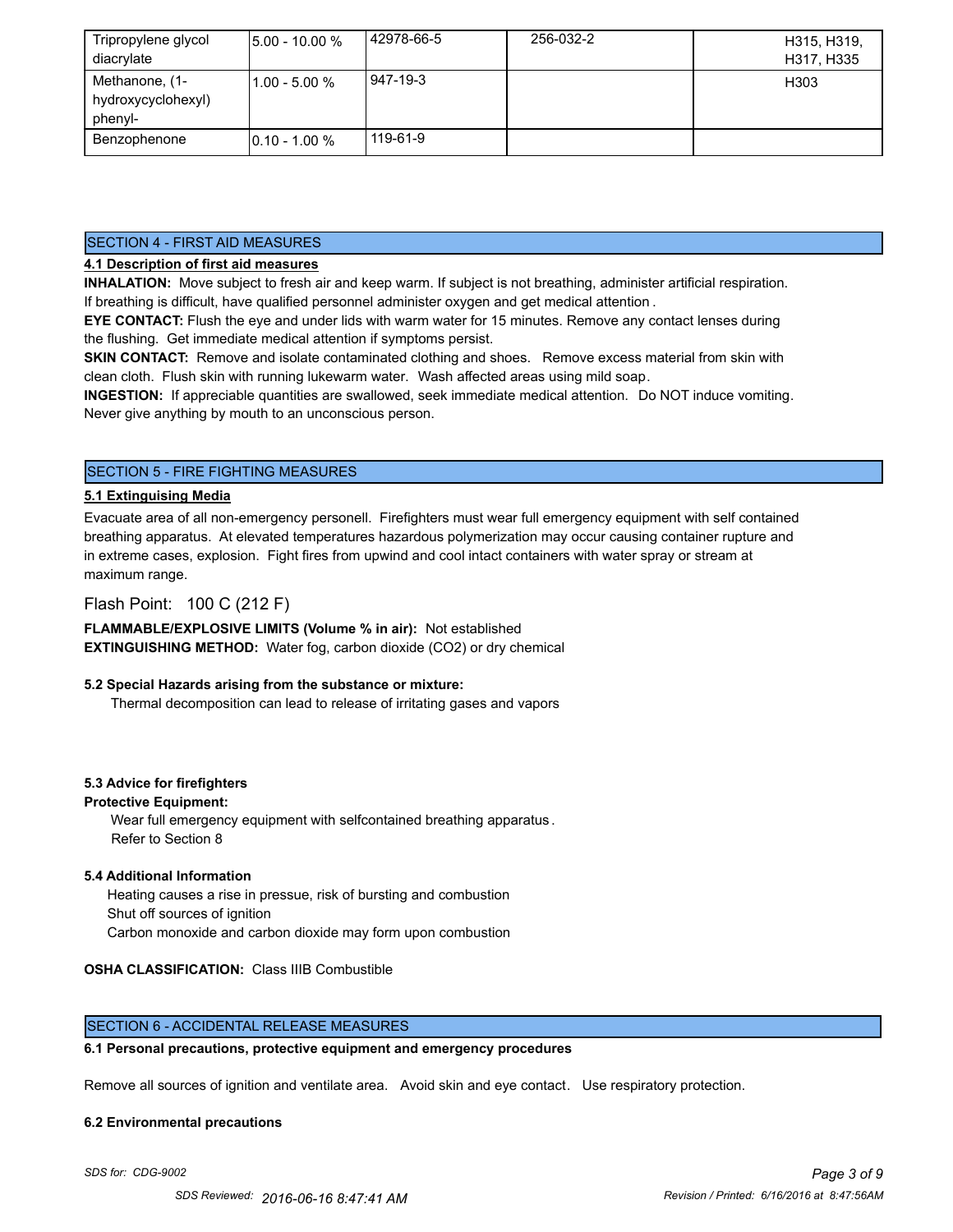Avoid release to the environment. Local authorities should be advised if significant spillages cannot be contained

### **6.3 Methods and materials for containment and cleaning up**

 Absorb with inert materials such as dry clay or sand and place in closed container for disposal as solid waste in accordance with all applicable regulations.

### SECTION 7 - HANDLING AND STORAGE

#### **7.1 Precautions for safe handling**

Avoid any unnecessary contact. Use protective clothing specified in Section 8.

#### **7.2 Conditions for safe storage, including and incompatibilities**

Store away from heat and sunlight to prevent spontaneous polymerization. Store below 90° F (32° C). Protect containers from physical damage. Storage of containers should conform to flammable and combustible liquid regulations.

### **SECTION 8 - EXPOSURE CONTROLS / PERSONAL PROTECTION**

#### **8.1 Control parameters**

#### **Exposure Limits:** Not established for mixture

| Chemical Name / CAS No.                                 | <b>OSHA Exposure Limits</b> | <b>ACGIH Exposure Limits</b> | <b>Other Exposure Limits</b> |
|---------------------------------------------------------|-----------------------------|------------------------------|------------------------------|
| 1,6-Hexanediol diacrylate                               |                             |                              |                              |
| 13048-33-4                                              |                             |                              |                              |
| Tripropylene glycol<br>diacrylate<br>42978-66-5         |                             |                              |                              |
| Methanone, (1-<br>hydroxycyclohexyl)phenyl-<br>947-19-3 |                             |                              |                              |
| Benzophenone<br>119-61-9                                |                             |                              |                              |

#### **8.2 Exposure Controls**

**VENTILATION:** Provide natural or mechanical ventilation to minimize exposure. If practical, use local mechanical exhaust ventilation at sources of air contamination.

**EYE PROTECTION:** Use splash-proof safety goggles or safety glasses that are ANSI approved to prevent eye contact. Eyewash availability is also recommended.

**HAND PROTECTION:** Use nitrile, butyl or other gloves that are resistant to chemicals in Section 2. Replace immediately if punctured or torn or when a change of appearance (color, elasticity, shape) occurs . A minimum of 0.45mm thick gloves for long duration exposure (up to 4 hours) or mechanical handling activities; single use, disposable gloves for short duration exposures not exceeding 30 minutes or where splashes are likely, are recommended.

**RESPIRATORY PROTECTION:** Use of NIOSH/MSHA approved respirators is recommended where exposure limits may be exceeded. Consult the respirator manufacturer for appropriate type and application. **SKIN PROTECTION:** Protective or disposable outer clothing is recommended.

**Environmental Exposure Controls:** Avoid release to the environment. The product should not be allowed to enter drains, water courses or the soil.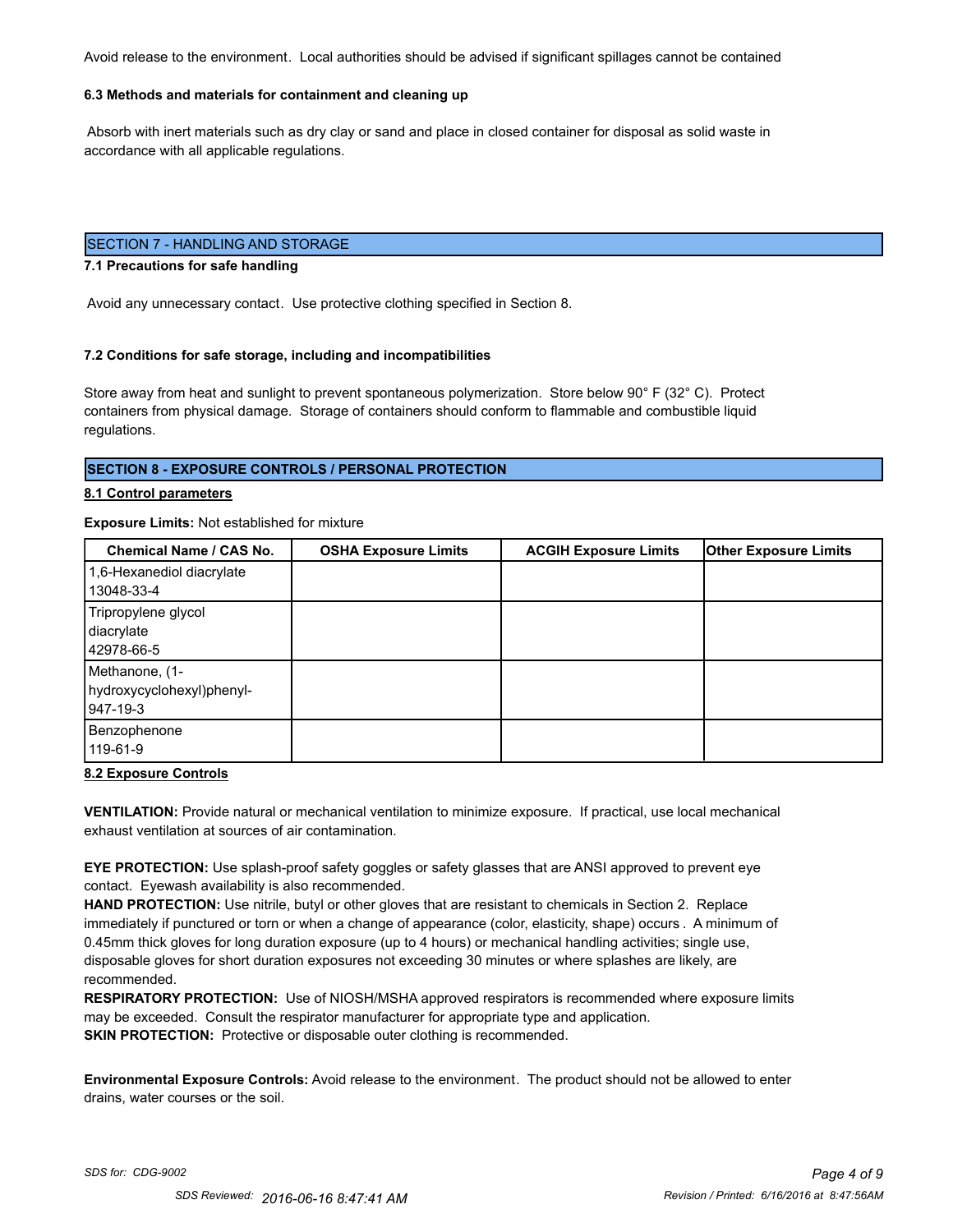# **SECTION 9 - PHYSICAL AND CHEMICAL PROPERTIES**

# **9.1 Information on basic physical and chemical properties**

| Appearance:                      | Liquid with moderate<br>viscosity | Odor:                            | Mild Acrylic odor |
|----------------------------------|-----------------------------------|----------------------------------|-------------------|
| Vapor Pressure:                  | Not Established                   | <b>Vapor Density:</b>            | Heavier than Air  |
| pH:                              | Not Established                   | Formula KG / Gal                 | 4.31              |
| <b>Melting Point:</b>            | Not Available                     | <b>Freezing Point:</b>           | Not Available     |
| Solubility:                      | Not Soluble in Water              | <b>Boiling Range:</b>            | Not Available     |
| <b>Flash Point:</b>              | See section 5.1                   | <b>Evaporation Rate:</b>         | $<$ 1             |
| <b>Flammability:</b>             | See Section 5.4                   | <b>Explosive Limits:</b>         | See Section 5.4   |
| Viscosity:                       | See Certificate of<br>Analysis    | <b>Specific Gravity (SG)</b>     | 1.140             |
| Grams VOC less water:            | $< 1\%$                           | <b>Partition Coefficient</b>     | Not Available     |
| <b>Auto-Ignition Temperature</b> | Not Available                     | <b>Decomposition Temperature</b> | Not Available     |

### **SECTION 10 - REACTIVITY / STABILITY HAZARD DATA**

#### **10.1 Reactivity**

#### None known

#### **10.2 Chemical Stability**

This material is stable under recommended storage and handling conditions.

### **10.3 Possibility of hazardous reaction**

Under certain conditions (excess temperatures and contamination) hazardous polymerization may occur. Avoid high temperature and contamination with foreign materials.

### **10.4 CONDITIONS TO AVOID:**

Excessive heat, ignition sources and contamination with dirt and other foreign materials.

### **10.5 Incompatible Materials:**

Avoid contamination or inappropriate mixing with strong oxidizing agents, peroxides, strongly caustic materials and metal corrosion products including rust. Do not expose to UV light during storage.

### **10.6 Hazardous decomposition products**

Thermal oxidation or pyrolysis (as in fire) may yield carbon dioxide, carbon monoxide and volatile organic fragments which are flammable, irritating or toxic.

Hazardous polymerization will not occur.

**SECTION 11 - TOXICOLOGICAL INFORMATION**

**Component Toxicity:**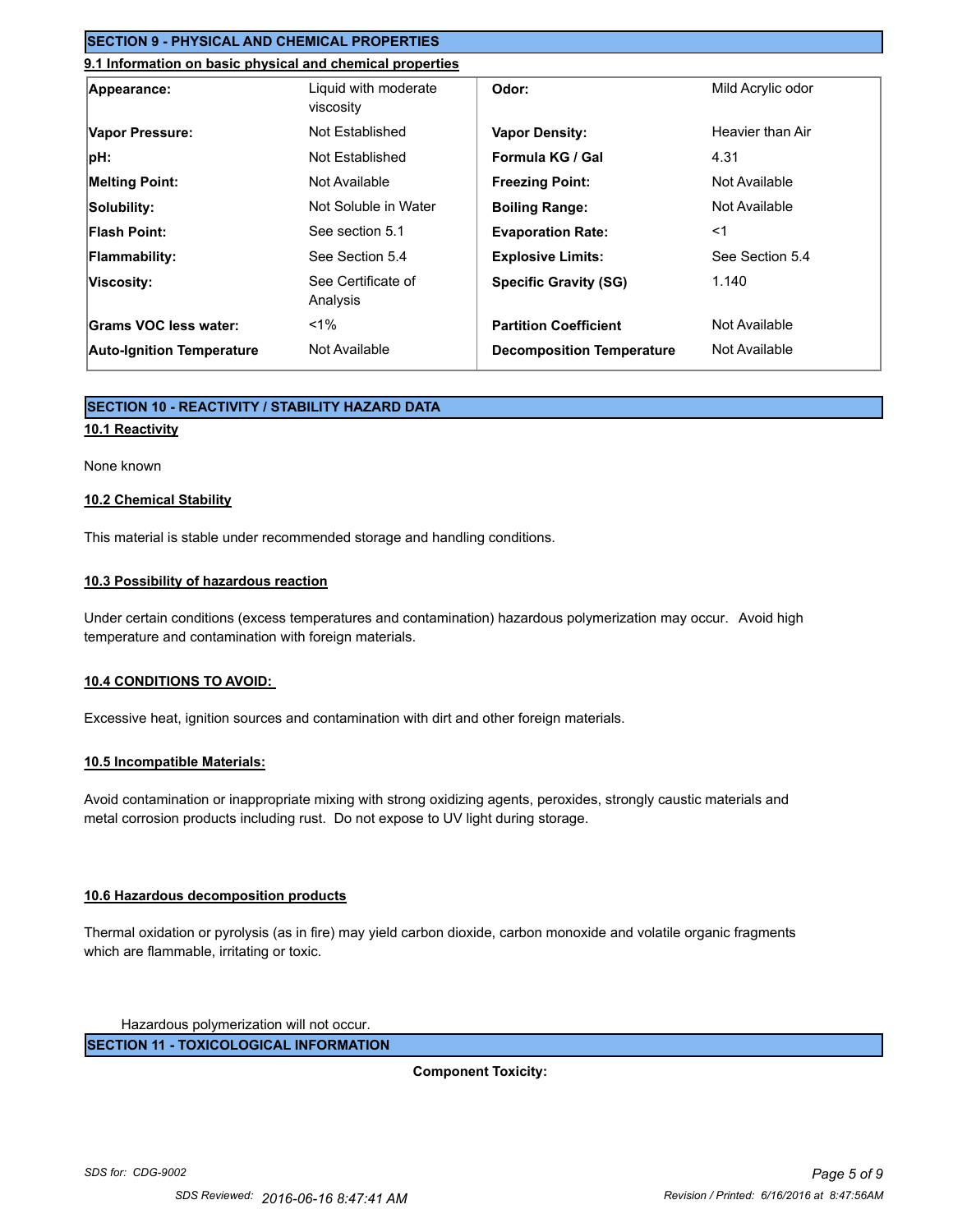| <b>Component Description</b><br>Oral, Dermal, Inhalation<br><b>Toxicity</b>          | Ecotoxocity:                                                                        |
|--------------------------------------------------------------------------------------|-------------------------------------------------------------------------------------|
| 1,6-Hexanediol diacrylate<br>Oral:5.00 g/kg (Rat)<br>Dermal: 3,600.00 µL/kg (Rabbit) | N/A                                                                                 |
| Tripropylene glycol diacrylate<br>Oral:3,000.00 mg/kg (Rat)                          | 48 Hr EC50 Daphnia magna: 88.7 mg/L<br>72 Hr EC50 Desmodesmus subspicatus: >28 mg/L |
| Methanone, (1-hydroxycyclohexyl)phenyl-                                              | N/A                                                                                 |
| Benzophenone<br>Dermal: 3,535.00 mg/kg (Rabbit)                                      | 96 Hr LC50 Pimephales promelas: 13.2 - 15.3 mg/L [flow-through]                     |

**TOXICOLOGICAL DATA:** Slightly Toxic by injestion. Prolonged or repeated exposure may result in sensitization.

**LC50** - No additional information **LD50** - No additional information **MUTAGENICITY:** No additional information **REPRODUCTIVE EFFECTS:** No additional information **CARCINOGENICITY:**

Benzophenone: IARC: Possible human carcinogen OSHA: listed

Carcinogenicity:

### **SECTION 12 - ECOLOGICAL INFORMATION**

### **12.1 Toxicity**

No determination has been made on ecological impact. However, it is recommended to prevent contamination of the environment with this product, i.e. soil, landfills, drains, sewers, surface waters, etc.

### **12.2 Persistence and degradability**

No determination has been made on ecological impact. however, it is highly recommended to prevent contamination of the environment with this product, i.e. soil, landfills, drains, sewers, surface waters, etc

### **12.3 Bioaccumulative potential**

No determination has been made on ecological impact. However, it is highly recommended to prevent contamination of the environment with this product, i.e. soil, landfills, drains, sewers, surface waters, etc.

### **12.4 mobility in soil**

No determination has been made on ecological impact. However, it is highly recommended to prevent contamination of the environment with this product, e.i. soil, landfille, drains, sewers, surface waters, etc.

# **SECTION 13 - DISPOSAL CONSIDERATIONS**

### **13.1 Waste Water methods**

If material becomes a waste, it does not meet the criteria of a hazardous waste as defined under the Resource Conservation and Recovery Act (RCRA) 40 CFR 261 as supplied. Dispose of this material in accordance with all applicable federal, state, provincial, and local laws and regulations.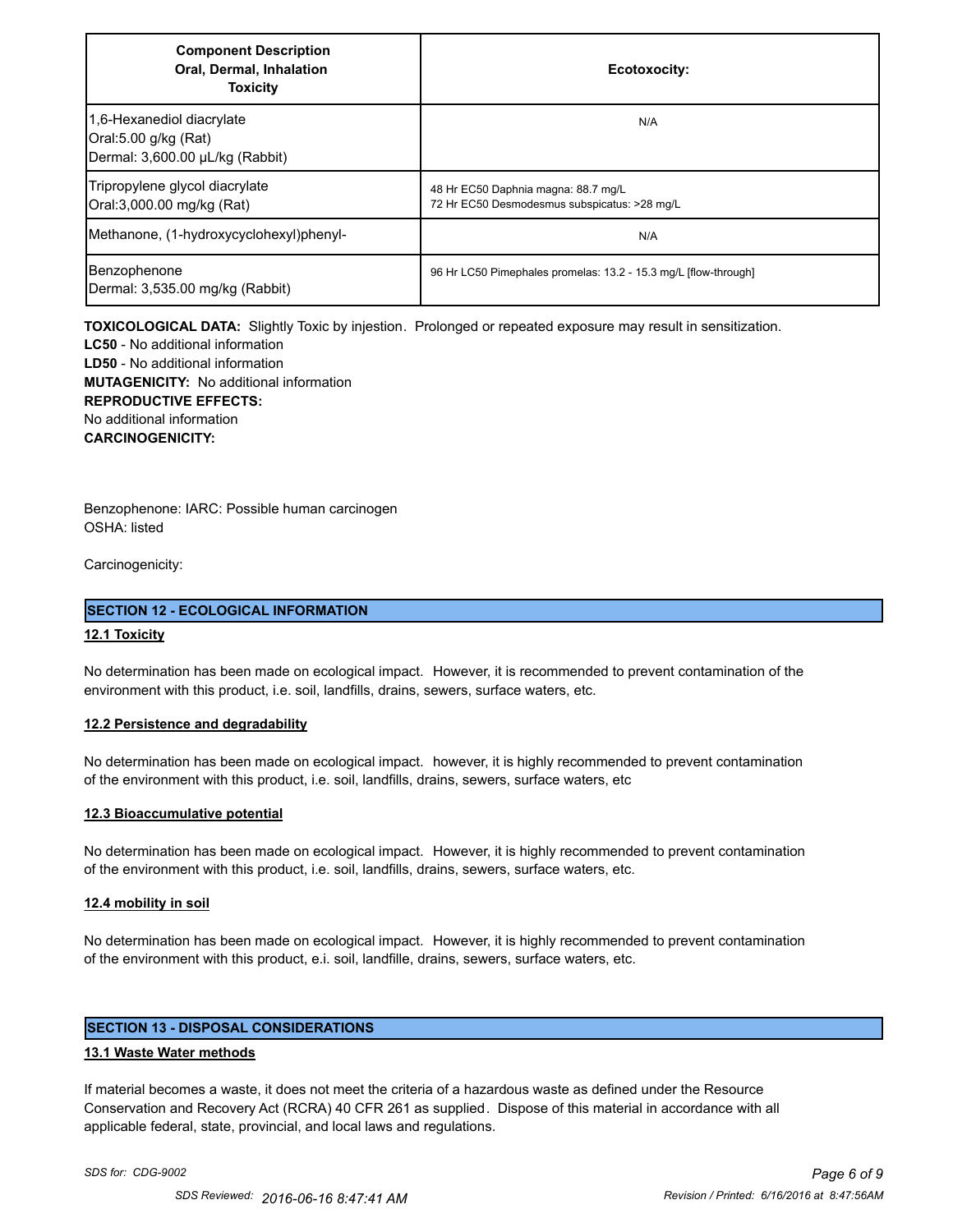### **SECTION 14 - TRANSPORTATION INFORMATION**

Transport this product in accordance with all applicable laws and regulations . This product, as supplied, is not regulated nor classified as a hazardous material/dangerous good by United States Department of Transportation (DOT), the International Civil Aviation Organization (ICAO), the International Maritime Organization (IMO), the Canadian Transportation of Dangerous Goods Act (TDG), or the International Air Transport Association (IATA) .

#### **14.1 UN Number:** Not Applicable

**14.2 UN Proper Shipping Name:** Not Applicable

**14.3 Transport Hazard Class:** Not Applicable **DOT (49 CFR)/IATA/IMDG Hazard Class:** Not Applicable

 **14.4 Packing Group:** Not Applicable

### **SECTION 15 - REGULATORY INFORMATION**

### **15.1 Safety, Health and Environmental regulations / legislation specific for the substance or mixture**

This safety data sheet has been formatted to the best of our ability in accordance to Directive 67/548/EEC or Directive 1999/45EC, American National Standards Institute (ANSI) and contains hazard criteria and all information required by the Canadian Controlled Products Regulation (CPR) in regard to this product.

**Clean Air Act - Ozone Depleting Substances (ODS):** This product and its components do not contain Ozone Depleting Substances.

**Canadian Inventory Status:** Components of this product are currently listed on the Canadian Domestic Substance List (DSL) or the Canadian Non-Domestic Substance List (NDSL).

**Coalition of Northeastern Governors (CONEG):** This product meets the requirements of CONEG pertaining to heavy metals total content of no more than 100 PPM. No heavy metals are added as a part of the formulation, but raw materials may contain residual parts per million as naturally occurring elements.

**European Inventory Status:** Components of this product are listed on the European Inventory of Existing Commercial Substances (EINECS), the European List of Notified Chemical Substances (ELINCS), or are exempt from being listed.

**Food and Drug Administration (FDA) Food Packaging Status:** Components of this product have not been cleared by FDA for use in food packaging and/or other applications as an indirect food additive .

**European Union Directive 2011/65/EC Restriction of Hazardous Substances (RoHS):** This product is in compliance with the requirements of the RoHS2 Directive.

### **California Proposition 65 RTK:**

The following components of this mixture are listed under California Proposition 65: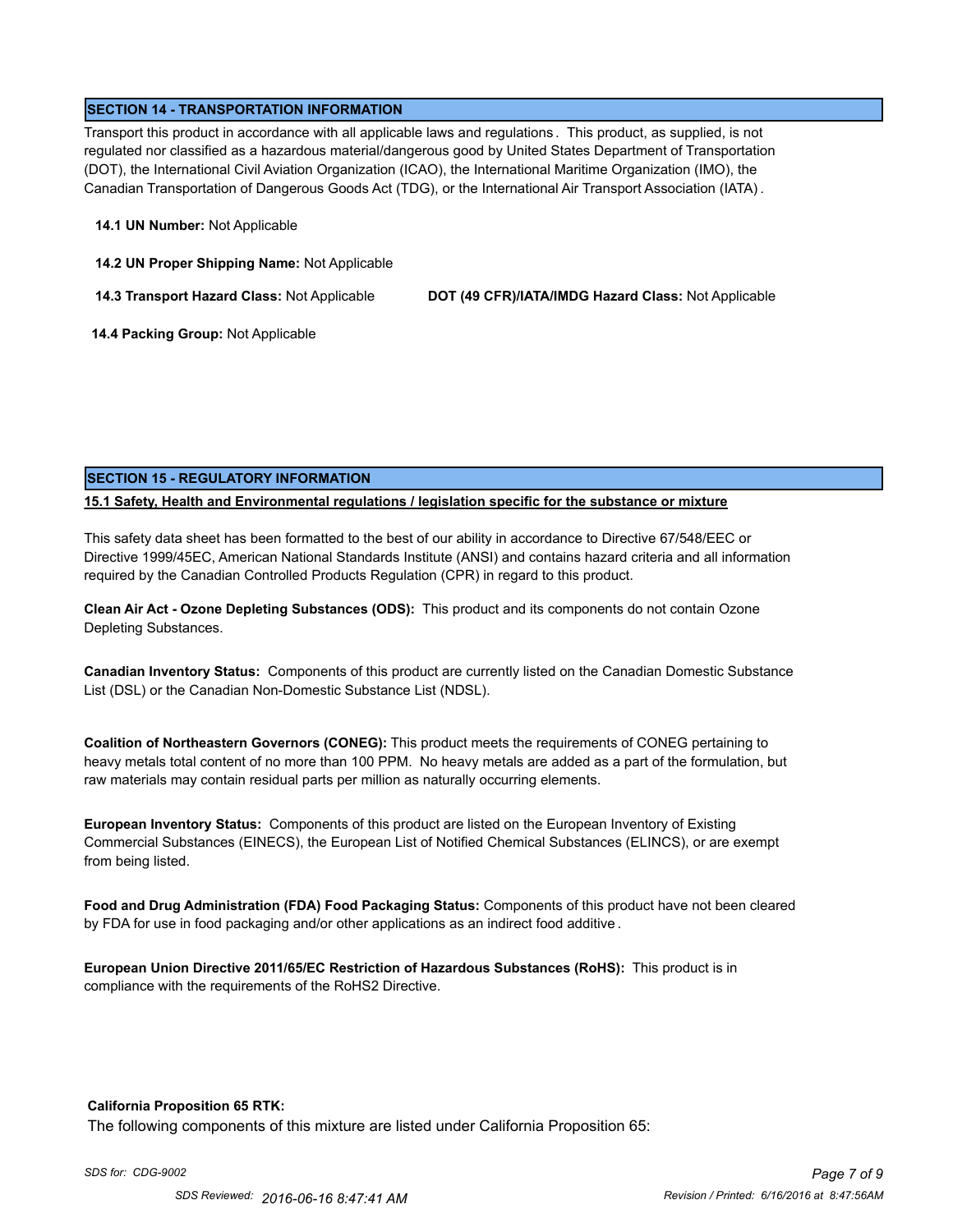Benzophenone 119-61-9 0.1 to 1.0 % Carcinogen

If CAS numbers 13463-67-7 and/or 1333-86-4 are listed they are not supplied in respirable form.

**REACH** : This product is compliant with the registration of the REACH Regulation (EC) No. 1907/2006 as all its components are either excluded, exempt and/or preregistered.

The following Substances of Very High Concern are present (updated December 17, 2015 to review for the 168 SVHC)

- None

- None

#### **Superfund Amendments and Reauthorization Act of 1986 (SARA) Title III: Section 302:**

- None

#### **Superfund Amendments and Reauthorization Act of 1986 (SARA) Title III: SARA 313:**

 This product contains the following components that are regulated under the Toxic Chemical Release Reporting requirements 40 CFR 372:

- None

**Global Inventories:** The components of these products are listed in the following or exempt from listing:

| Europe (EINECS):     | Yes        |
|----------------------|------------|
| USA (TSCA):          | Yes        |
| Canada (DSL):        | <b>Yes</b> |
| Japan (ENCS):        | Yes        |
| Philippines (PICCS): | Yes        |
| China (IECSC):       | Yes        |
| Australia (AICS):    | Yes        |
| Korea (KECI):        | Yes        |
| New Zealand (NZloC): | Yes        |
| Taiwan (ECSI):       | Yes        |
|                      |            |



**HMIS® ratings** are a registered trade and service mark of the National Paint and Coatings Association with the following scale:

\* = Chronic health effect PPE Index

- 4 = Severe Hazard A = Safety Glasses
- $3 =$  Serious Hazard  $B =$  Safety Glasses and Gloves
- 2 = Moderate Hazard C = Safety Glasses, Gloves and Protective Apron
- $1 =$  Slight Hazard  $D =$  Face Shield, Gloves and Protective Apron
- 0 = Minimal Hazard E = Safety Glasses, Gloves and Respirator